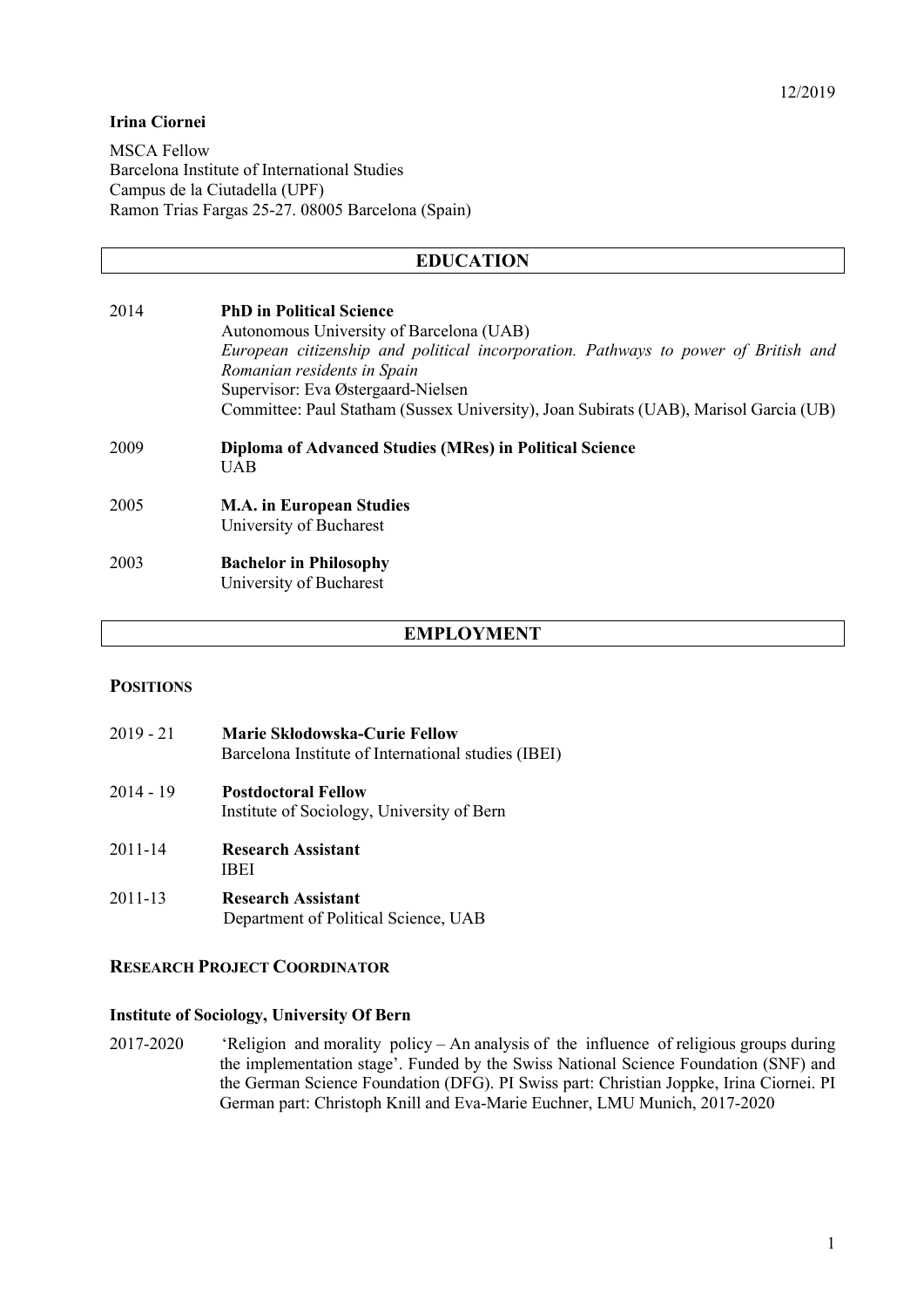#### **IBEI**

| 2014-   | Confronting social and environmental sustainability with economic pressure: balancing<br>trade-offs by policy dismantling or expansion?' (CONSENSUS 2.0). Funded by The<br>University of Konstanz. PI Jacint Jordana (IBEI) and Christoph Knill (LMU Munich),<br>2013-2014                          |
|---------|-----------------------------------------------------------------------------------------------------------------------------------------------------------------------------------------------------------------------------------------------------------------------------------------------------|
| 2011-14 | The Europeanisation of Everyday Life: Cross-Border Practices and Transnational<br>Identities among EU and Third-Country Citizens' (EUCROSS). Funded by the EC 7th<br>framework programme. PI Juan Diez Medrano (Carlos III University and IBEI) and Ettore<br>Recchi (Sciences Po Paris), 2011-2014 |
| 2012-13 | 'Toward a European Society: Single Market, Binational Marriages, and Social Group<br>Formation in Europe' (EUMARR). Funded by the European Science Foundation. PI Juan<br>Diez-Medrano (Carlos III University and IBEI), 2011-2014                                                                  |

## **Department of Political Science, UAB**

| 2011-14 |  |  | 'Migration, citizenship and political parties' (EMICITPOL). Funded by the Spanish |  |
|---------|--|--|-----------------------------------------------------------------------------------|--|
|         |  |  | Ministry of Science and Innovation. PI Eva Østergaard-Nielsen (UAB), 2011-2014    |  |

# **PUBLICATIONS**

# **ARTICLES IN PEER REVIEWED JOURNALS**

Ciornei I. 'Transnational solidarity. An introduction'. Accepted, *Acta Politica*

Ciornei I. and E. Østergaard-Nielsen. 'Transnational turnout. Determinants of emigrant voting in home country elections'. Conditional acceptance, *Political Geography*

Østergaard-Nielsen E., I. Ciornei and J. M. Lafleur (2019). Why do parties support emigrant voting rights? *European Political Science Review*, 11(3), 377-394

Østergaard-Nielsen E. and I. Ciornei (2019). 'Political parties and the transnational mobilization of the emigrant vote'. *West European Politics*, 42(3), 618-644

Østergaard-Nielsen E. and I. Ciornei (2017). 'Making the absent present: political parties and emigrant issues in country of origin parliaments'. *Party Politics*, online first, March 2017

Ciornei I. and E. Recchi (2017) 'The sources of European solidarity? Assessing the effects of cross-border practices and political attitudes' *Journal of Common Market Studies*, 55(3), 468-485

Ciornei I. (2016). 'European mobility and local political incorporation' *Migration Studies*, 4(1), 38-58

Ciornei I. (2014). 'The political candidacy of EU migrants in their countries of residence. The case of British and Romanians standing in Spanish local elections' *Journal of Ethnic and Migration Studies*, 40(9), 1375-1393

Ciornei I. (2012). 'The political incorporation of immigrant associations and religious organizations of the Romanian immigrants in Spain' *Studia Sociologia*, 57(2), 51-76

Ciornei I. (2012). 'Emigración, ciudadanía externa y ciudadanía europea. Retos conceptuales y prácticos' (Emigration, external citizenship and European citizenship. Conceptual and Practical challenges). *Arbor* 188 (755), 543-556

Ciornei I. (2012). Review of Social Capital, Political Participation and Migration in Europe, edited by Laura Morales and Marco Giugni. *Revista Española de Sociología* , 18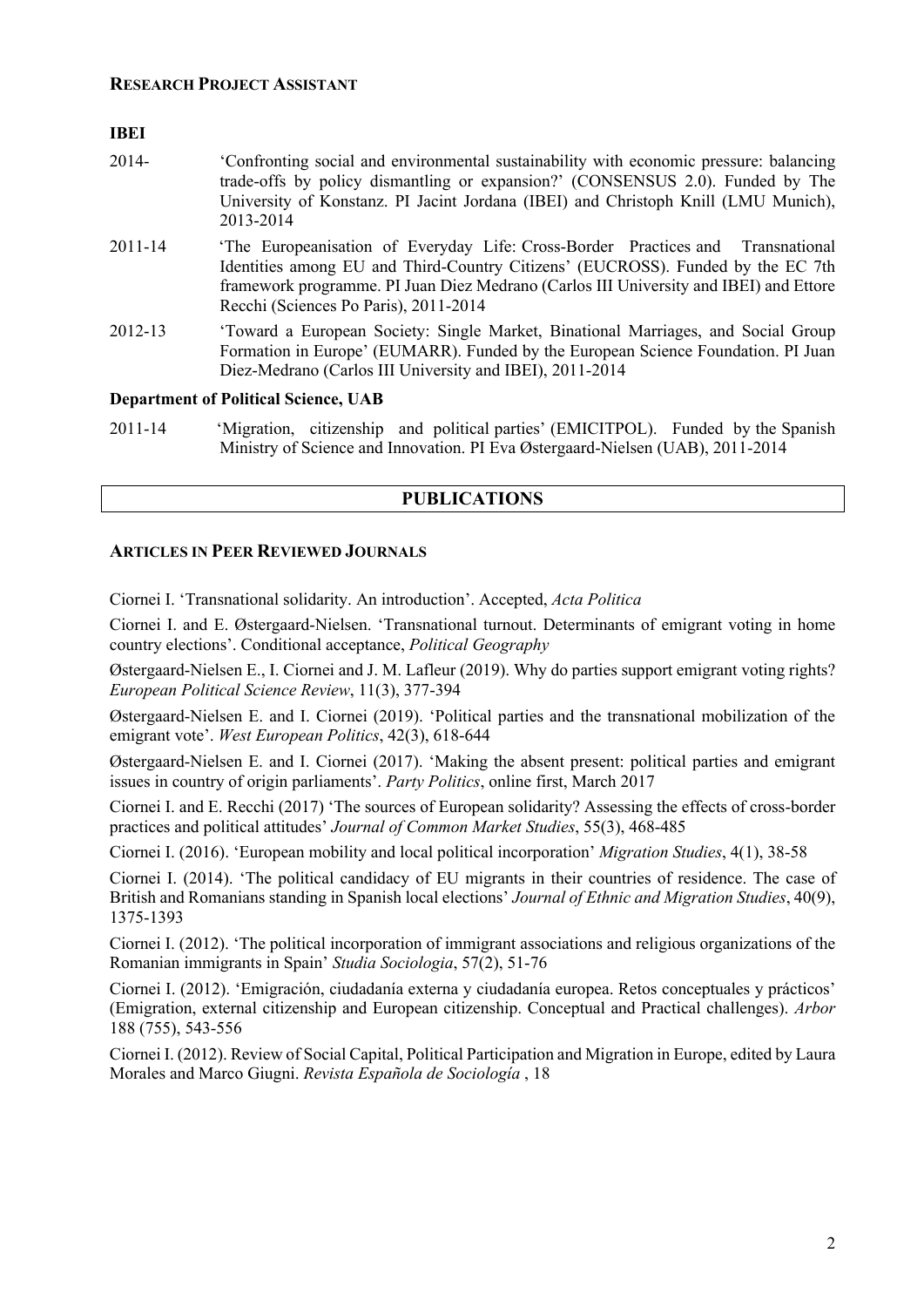# **BOOK CHAPTERS**

Recchi E. and I. Ciornei (forthcoming). 'Migracion y mobilidad social en la Union Europea'. In Sandra Isabel Fachelli Oliva (ed). *Perspectivas y límites en el estudio de la desigualdad social: Movilidad social y clases sociales en tiempos de crisis* ('Migration and social mobility in the European Union' in *Perspectives on social inequality. Social mobility and social classes during economic crises*). Centro de Investigaciones Sociologicas (CIS)

Diez-Medrano J., I. Ciornei, F. Apaydin von Hau (2019). 'Solidarities in Europe'. In Recchi E. et al (eds). *Everyday Europe: Social Transnationalism in an Unsettled Continent*. Polity Press

Barbulescu R., I. Ciornei, A. Varela (2019). 'Understanding Romanians' Cross-border Mobility in Europe: Movers, Stayers and Returnees'. In Recchi E. et al (eds). *Everyday Europe: Social Transnationalism in an Unsettled Continent*. Polity Press

Weber W. and I. Ciornei (2018). 'Solidaridad europea y crisis financiera'. In Mariano Torcal (ed). *Los españoles ante Europa: Crisis económica y social, crisis institucional y ciudadanía en España* ('European solidarity and financial crisis'. In *Spaniards ante Europa. Citizenship and economic, social and institutional crisis in Spain*). Centro de Investigaciones Sociologicas (CIS)

### **SPECIAL ISSUES**

Ciornei I. and M. Ross (eds). Transnational solidarity – from 'soft' and conditional to a potent force for European policy development? Accepted, *Acta Politica*

### **EDITED BOOKS**

Recchi, E., Favell, A., Apaydin, F., Barbulescu, R., Braun, M., Ciornei, I., Cunningham, N., Diez-Medrano, J., Duru, D., Hanquinet, L., Jensen, J., Pötzschke, S., Reimer, D., Salamońska, J., Savage, M., Varela, A., eds. (2019). *Everyday Europe. Social transnationalism in an unsettled continent*, Polity Press.

# **POLICY REPORTS**

Borgmann-Prebil Y., M. Ross, I. Ciornei. (2019), *The Transformation of Citizenship, A Policy Report*, The European Commission

Pötzschke S., I. Ciornei, F. Apaydin vom Hau (2014). 'Methodological Report'. *The Europeanisation of Everyday Life: Cross-Border Practices and Transnational Identifications Among EU and Third-Country Citizens. Final Report*. The European Commission

Ciornei, I. (2014). 'Transnational solidarity and cross-border practices in Europe'. *The Europeanisation of Everyday Life: Cross-Border Practices and Transnational Identifications Among EU and Third-Country Citizens. Final Report*. The European Commission

#### **MANUSCRIPTS IN PREPARATION**

Ciornei I., E.M. Euchner, Y. Yesil. 'Secularisation and ethnic minority religions in public education in Europe, 1970-2010'

Ciornei I., Y. Yesil and M. Preisner. 'Crusade or resilience? Religious groups and euthanasia policy in Belgium and Switzerland'

E. Recchi and I. Ciornei 'The land of all opportunity? Migration and social mobility in the EU'

Ciornei, I. R. Barbulescu, A. Valera. 'Social Mobility and spatial mobility in Europe'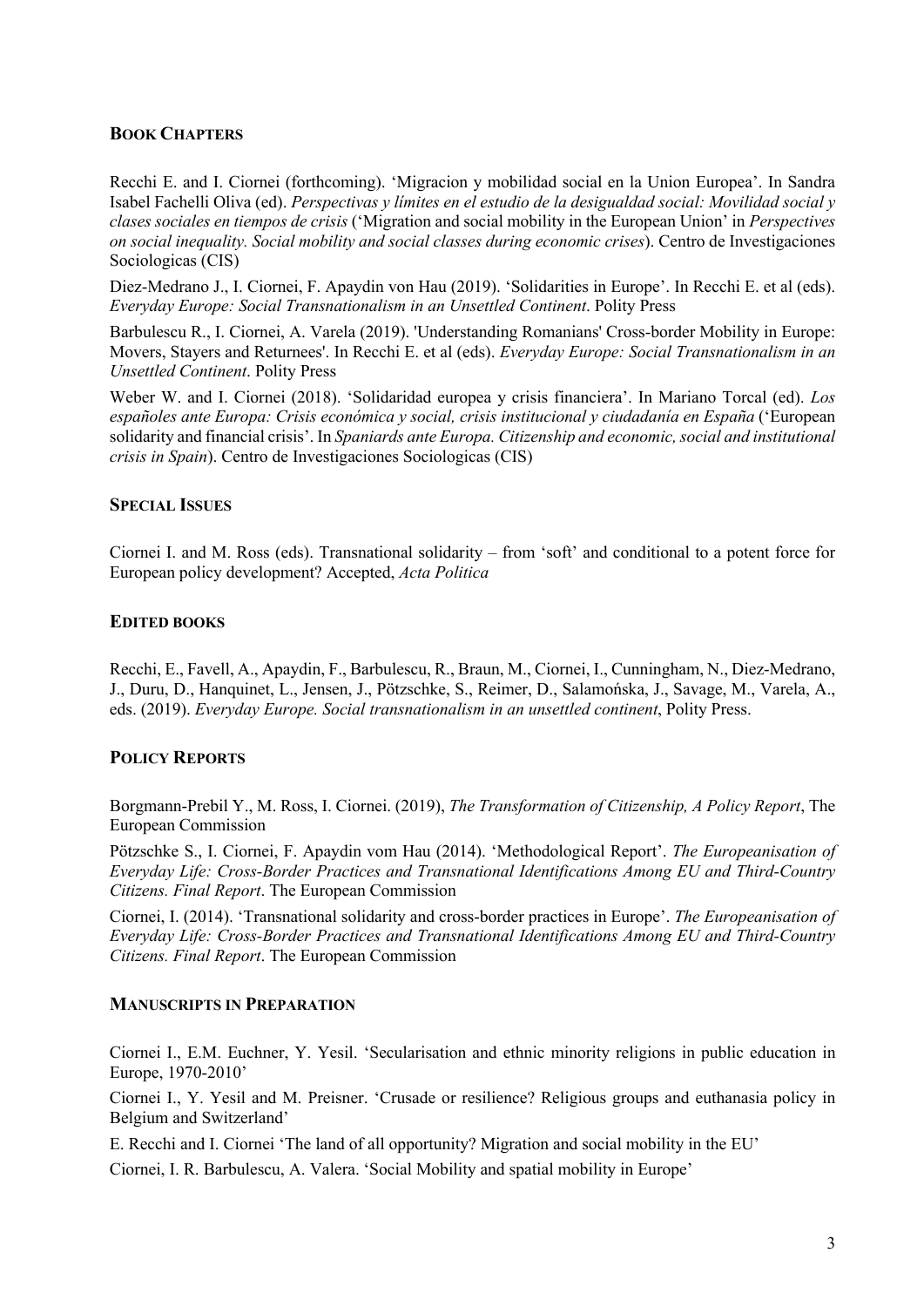# **SELECTED CONFERENCE PARTICIPATION**

Crusade or resilience? Religious groups and euthanasia policy in Belgium and Switzerland'. Seminar on policy entrepreneurship, Haifa, 22-25 May 2019

Religious communities' governance engagement in Belgium and Switzerland. ECPR General Conference. Hamburg, 23-25 August 2018 (with Y. Yesil and M. Preisner)

Social Mobility and Spatial Mobility in the EU. IMISCOE Annual Conference. Barcelona, 2-4 July 2018 (with R. Barbulescu and A. Valera)

Transnational electoral mobilisation in home country elections. European Sociological Association RN35 Midterm Conference. Bucharest, 1-2 September 2016

The role of religious communities in the implementation of morality policies. ECPR General Conference. Prague, September 8-10, 2016 (with E. M. Euchner and C. Preidel)

Transnational electoral mobilisation in home country elections. IPSA World Congress of Political Science. Poznan, 23-28 July 2016 (with E. Østergaard-Nielsen)

Transnational turnout. Determinants of non-resident citizen electoral mobilization in home country elections. Voting at distance. Elections and electors in a transnational dimension. Sciences Po, Paris, 1-2 October 2015 (with E. Østergaard-Nielsen)

Islam and education policies in Western Europe. ICPP Conference, Milan, 1-3 July 2015

Left, right and immigrant Muslim women equality. A still puzzling alliance. ECPR Gender and Politics Conference, Uppsala, 11-13 June 2015

Unpacking European solidarity. Conference of Europeanists, Washington D.C., 14-16 March 2014

Local contexts and European trajectories. ASA annual meeting, New York NY, 9-13 August 2013

Transnational activities and trust in EU institutions, Conference of Europeanists, Amsterdam, 25-27 June 2013 (with F. Apaydin)

Political parties and the transnational mobilization of the emigrant vote. MPSA Annual Conference, Chicago IL, 11-14 April 2013 (with E. Østergaard-Nielsen)

Patterns of transnational representation. Comparing policy responsiveness among emigrant voters in Europe. MPSA Annual Conference, Chicago IL, 11-14 April 2013 (with E. Østergaard-Nielsen)

The incorporation of Romanian origin candidates in local elections. Accepted at APSA Conference, New Orleans LA, 30 August – 2 Sept 2012

Competing for the emigrant vote. A comparison of political parties' transnational electoral campaigns in Spain and Romania. XXII Congress of Political Science, Madrid, 8-12 July 2012 (with E. Østergaard-Nielsen)

British politics and the expatriates. An analysis of the concepts of membership, rights and practices of British overseas voters. Migrants and External Voting in the EU: New prospects and challenges for research and policy makers. Rome, 26-27 May 2011

Political Parties and Transnational Constituencies. A contextual analysis of Romanian and British residents in Spain. CSIC, Jornadas Sobre Politicas Migratorias, Madrid, 25-27 October 2010

# **CONFERENCE ORGANISATION**

- 2018 Chair of the panel 'Religious actors and their engagement in policy implementation', ECPR General Conference Hamburg, 23-25 August
- 2017 Seminar on Solidarity in the EU. University of Bern, November 25-27
- 2014 Fifth Biennial Conference of the European Consortium on Political Research Standing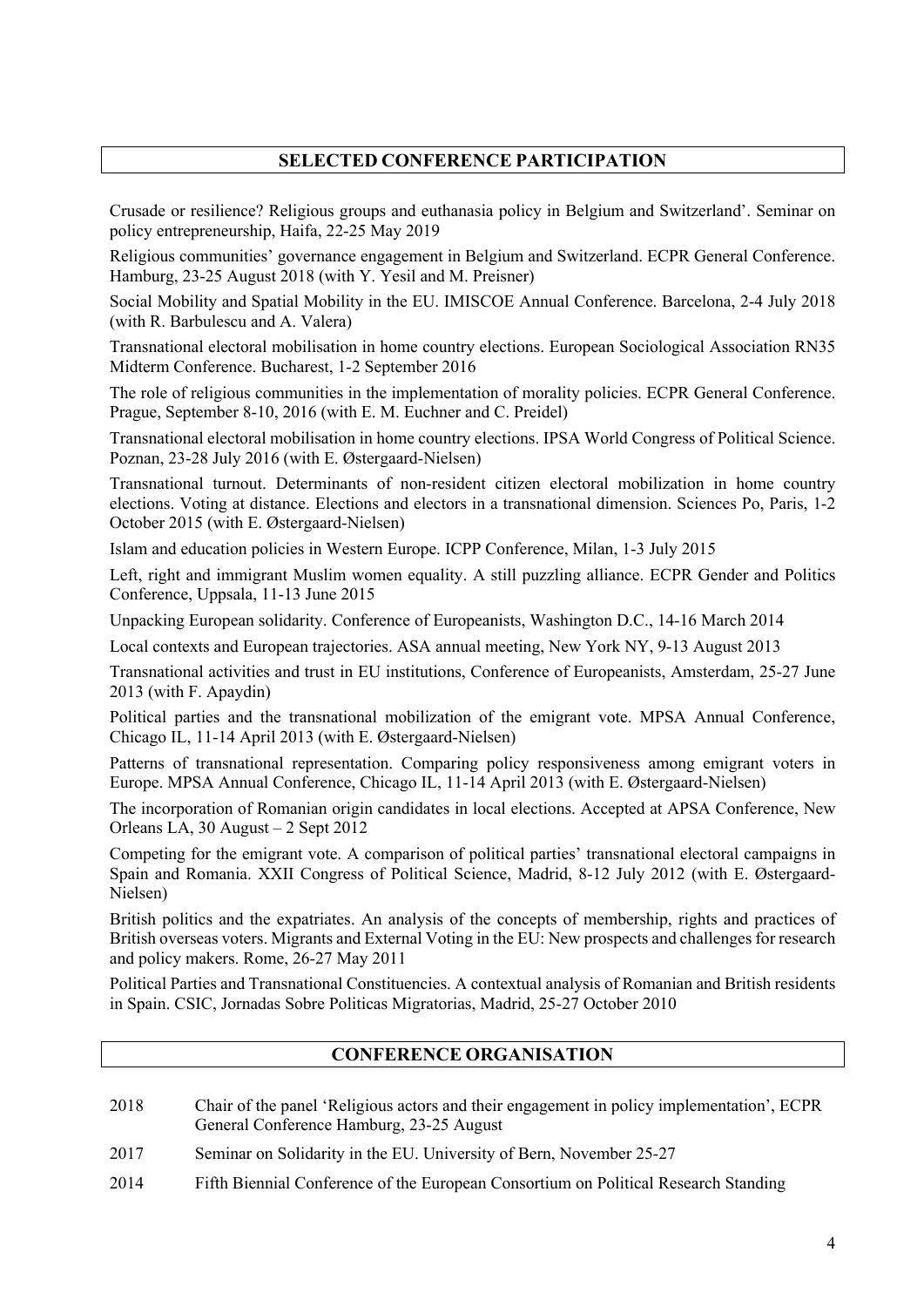Group on Regulatory Governance. IBEI, June 25-27

2011 18th International Conference of Europeanists. Council of European Studies, IBEI, June 20-22

# **GRANTS AND AWARDS**

- 2019 Marie Skłodowska-Curie Individual Fellowship, Dec 2019-Nov 2021, European Commission, EUR 172, 232
- 2017 Religion and morality policy An analysis of the influence of religious groups during the implementation stage'. Funded by the Swiss National Science Foundation (SNF) and the German Science Foundation (DFG). PI Swiss part: Christian Joppke and Irina Ciornei. PI German part: Christoph Knill and Eva-Marie Euchner, LMU Munich, Sept 2017 – Aug 2020, CHF 417,058
- 2017 Seminar on 'Solidarity in the EU' organization grant. University of Bern Science Foundation, CHF 5,000
- 2015 International short research visits. Swiss National Science Foundation. Research stay at Sciences Po CHF 3,280
- 2014 Leibniz DAAD Research Fellowship at the University of Mannheim, (approx EUR 25,000/year), declined
- 2007-11 Pre-doctoral Grant, Autonomous University of Barcelona (approx EUR 18,000/year)

# **ACADEMIC COURSES TAUGHT**

University of Bern – EU Policy Making, Globalization, Sociology of Europe, Social Theory, Qualitative Methods, Feminist Theory

IBEI - Introduction to Research Techniques in Social Sciences

UAB – Qualitative methods, Citizenship and migration, Political Theory

# **STUDENT SUPERVISION**

#### **University of Bern**

Master thesis: Michalina Preisner, Simon Keiser, Louis Zimmermann Bachelor thesis: Annina Dahler, Anne-Marie Portman,

#### **IBEI**

Master thesis: Alejandra Rayo Trigueras

#### **REVIEWER FOR**

Journal of Ethnic and Migration Studies, Social Movement Studies, International Journal of Comparative Sociology, Journal of Common Market Studies, Regulation and Governance

European Commission, H2020 Programme 2014, 2015, 2016